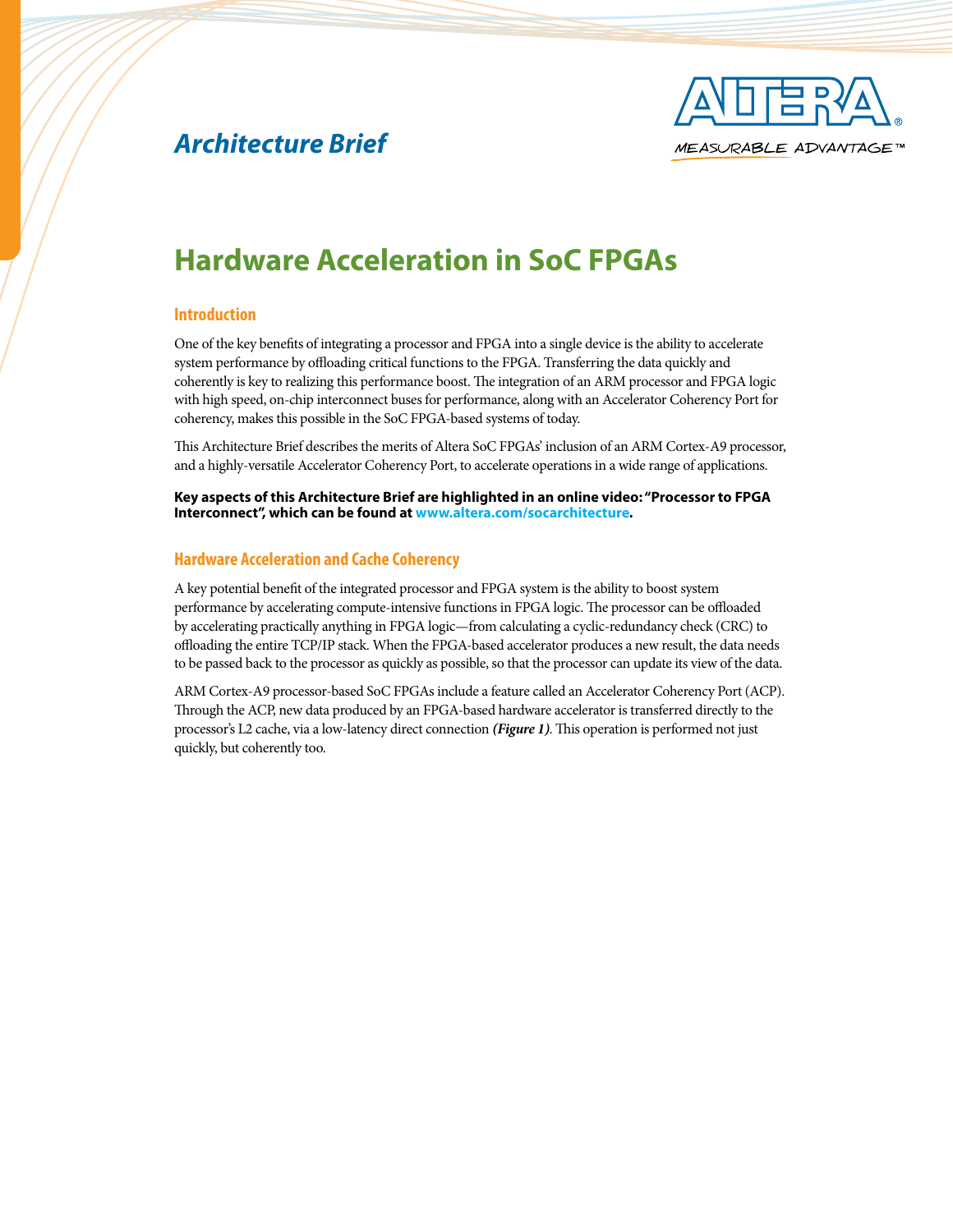

The ACP logic automatically maintains L2 cache coherency, so a coherent data transfer requires approximately 30 cycles. The alternative method to ensure data coherency is to flush the L2 cache, which requires hundreds of cycles to complete. Altera SoC FPGAs support coherent transactions for both FPGA-based functions and for processor peripherals, as shown in *Table 1*. Other SoC FPGAs only support FPGA functions via a single dedicated port and do not support transactions from processor peripherals.

ARM originally designed the ACP interface for full-custom SoCs, which generally have only a few dedicated accelerators or a few peripherals that require ACP support. Consequently, the ARM ACP interface only supports eight transactions, in flight or pending. However, because of the SoC FPGA's flexible and programmable architecture, there may be many more hardware accelerators that require coherent support. To support more than eight functions, Altera SoC FPGAs incorporate an ACP ID mapper that supports an unlimited number of pending transactions with any eight transactions currently in flight.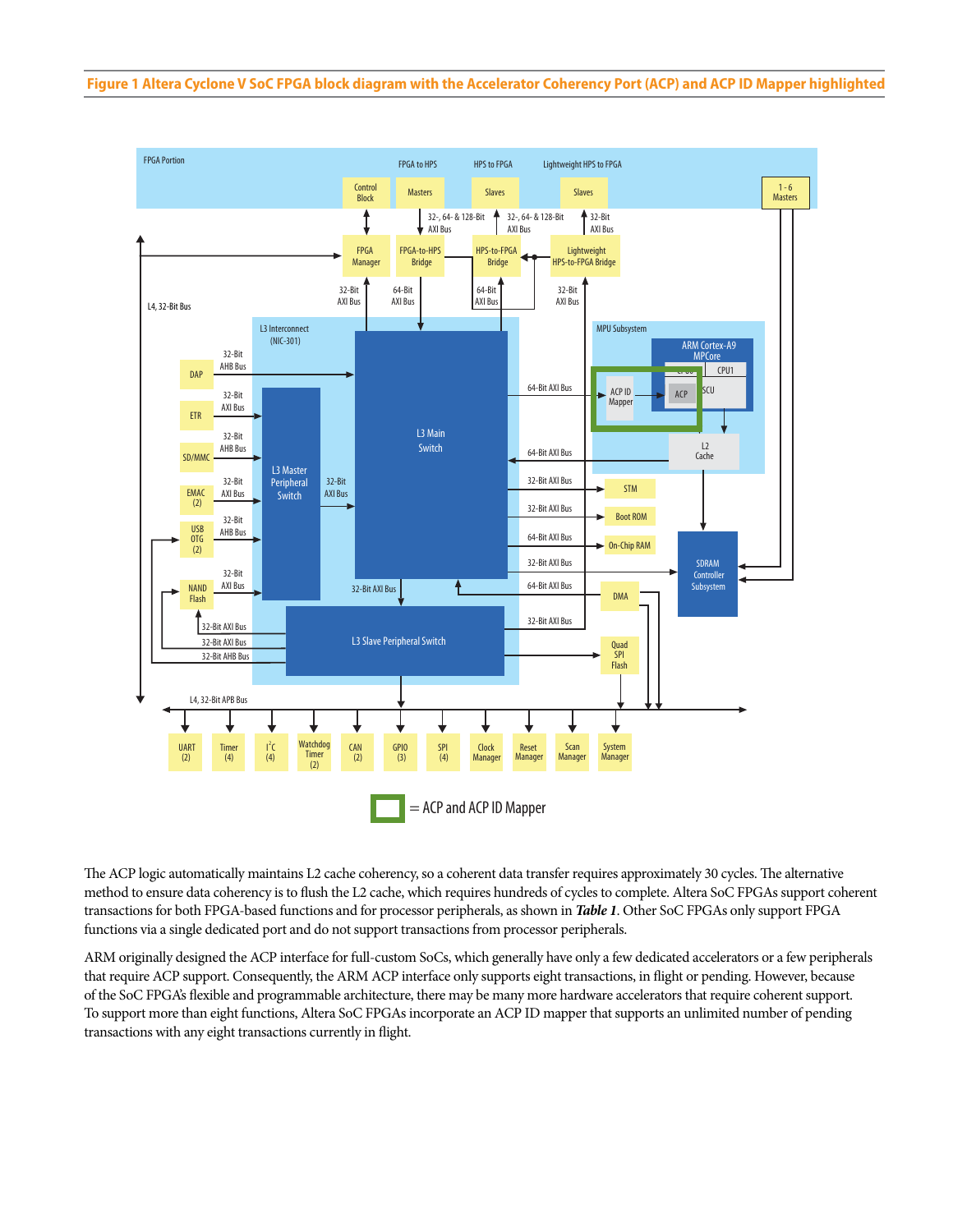### **Table 1: Accelerator Coherency Port Differences in SoC FPGAs**

|                                               | <b>Altera SoC FPGAs</b>                 | Xilinx Zyng-7000 EPP         |
|-----------------------------------------------|-----------------------------------------|------------------------------|
| FPGA-Based Masters Supported by ACP           | Yes                                     | Yes                          |
| Processor Peripheral Masters Supported by ACP | Yes                                     | <b>No</b>                    |
| <b>ACP ID Mapper</b>                          | Yes                                     | No                           |
| <b>ACP In-Flight Transactions Supported</b>   | 8                                       | 8 total in flight or pending |
| <b>ACP Pending Transactions Supported</b>     | Unlimited                               | 8 total in flight or pending |
| <b>ACP Port Configuration</b>                 | $x64$ AXI                               | x64 AXI                      |
| <b>ACP Port Clock Source</b>                  | 1/2 CPU Clock (400 MHz for 800 MHz CPU) | <b>FPGA (150 MHz)</b>        |

## **Application Example: Extended Kalman Filter**

The Altera Extended Kalman Filter (EKF) reference design provides an example of the benefits of implementing hardware acceleration in the FPGA. The EKF is an algorithm commonly used in military radar, sonar, guidance and navigation systems, and inertial navigation sensors; as well as automotive sensor fusion and industrial motor control. The EKF is the non-linear version of the Kalman Filter that is suited to work with systems whose model contains non-linear behavior. The algorithm linearizes the non-linear model at the current estimated point in an iterative manner as a process evolves.

Hardware acceleration of this algorithm can be realized by offloading the generic portions of the algorithm to the FPGA while retaining the application specific portions on the ARM processor. This approach can provide a  $>2x$  system performance improvement while utilizing <10% of the FPGA logic in a 110KLE Cyclone V SoC FPGA.





## **Conclusion**

Offloading key functions from the processor to the FPGA can result in substantial system performance increases as well as decreasing system power. High speed / low latency interconnect between the processors and FPGA is critical for achieving this performance benefit in SoC FPGA-based systems; for accelerator functions which utilize the L2 cache, it is equally critical to maintain memory coherency through the use of an Accelerator Coherency Port (ACP). Not all ACPs in SoC FPGAs on the market today are created equal. The ACP in Altera SoCs implements a wider range of options and masters for maximum versatility and performance.